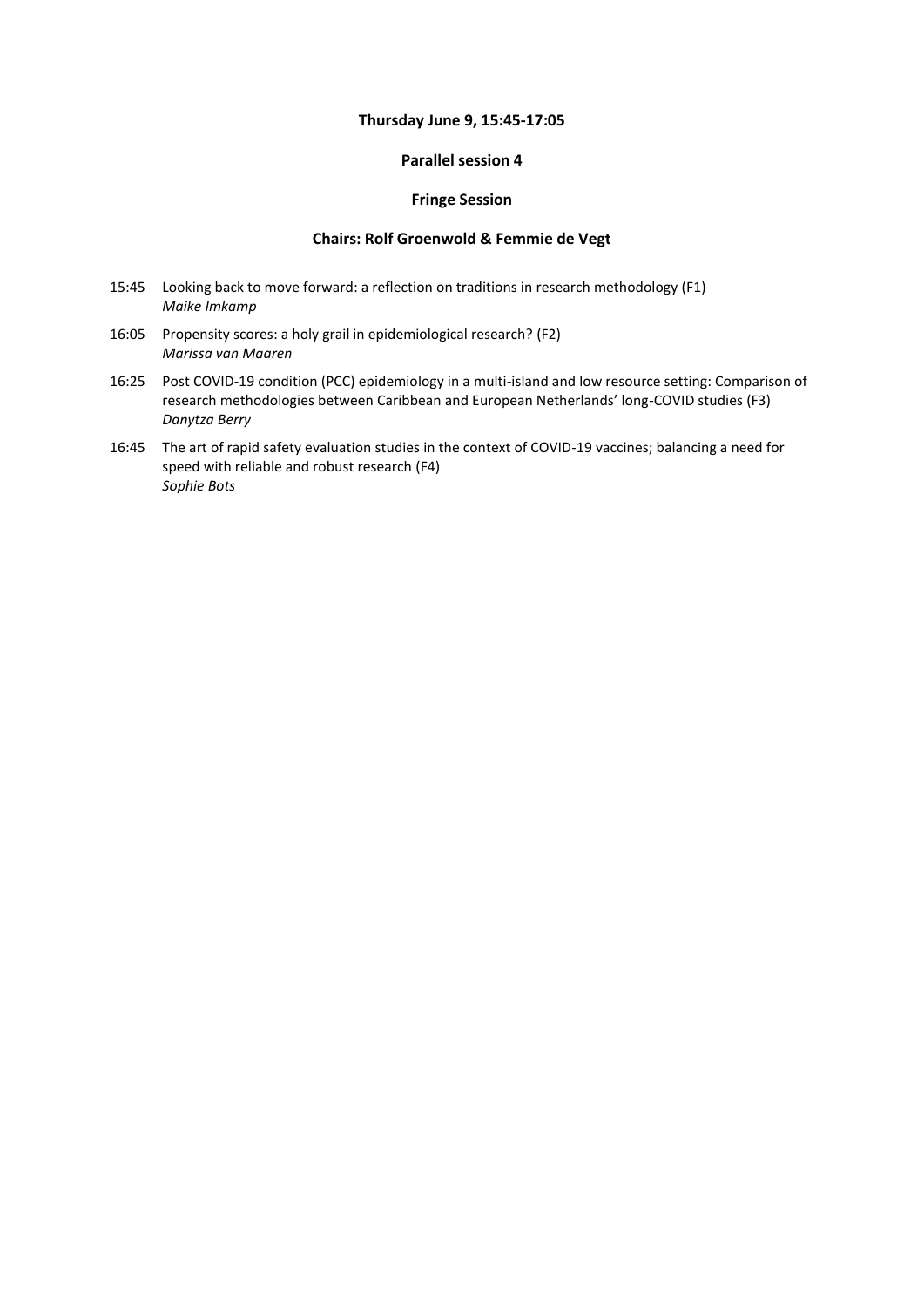#### **F1. Looking back to move forward: a reflection on traditions in research methodology.**

*Imkamp M.S.V., Department of Data Science and Knowledge Engineering, Maastricht University, Maastricht, The Netherlands*

*Van Kuijk S., Department of Clinical Epidemiology and Medical Technology Assessment (KEMTA), Maastricht University Medical Centre*

*Wee L., Department of Radiation Oncology (MAASTRO), GROW School for Oncology and Reproduction (GROW), Maastricht University Medical Centre.*

*Seiler C., Department of Data Science and Knowledge Engineering, Maastricht University.*

Nowadays, clinical research is strongly based on statistics. However, the opportunities of data science appear skyrocketing. And, raise questions. Since, some parts of data science, such as machine learning, seem highly intertwined with statistics. What sets one field apart from the other can be quite confusing and may complicate a thorough model choice. So, then, how to make your choice of methodology? We welcome you to join us on a journey. A journey to unravel the cultural and philosophical differences between statistics and data science. Both statistics and data science have their own culture and traditions, resulting in unique perspectives how to approach science. This journey encourages you to become aware of the traditions of the methodology you use and of alternative perspectives. To examine the traditions and their becoming in statistics and data science, we start our journey with some key moments throughout the history of each field. Since, after all, we are standing on the shoulders of giants, and their perspectives have become ours. Then, we will dive deeper into the fundamental philosophical differences of the two cultures concerning assumptions, beliefs, explainability, and modelling aim. While we all know that "all models are wrong, but some are useful", we will now learn that our model choice is, eventually, based on a cultural choice. A choice that influences our daily research practices and, even, the research questions we ask.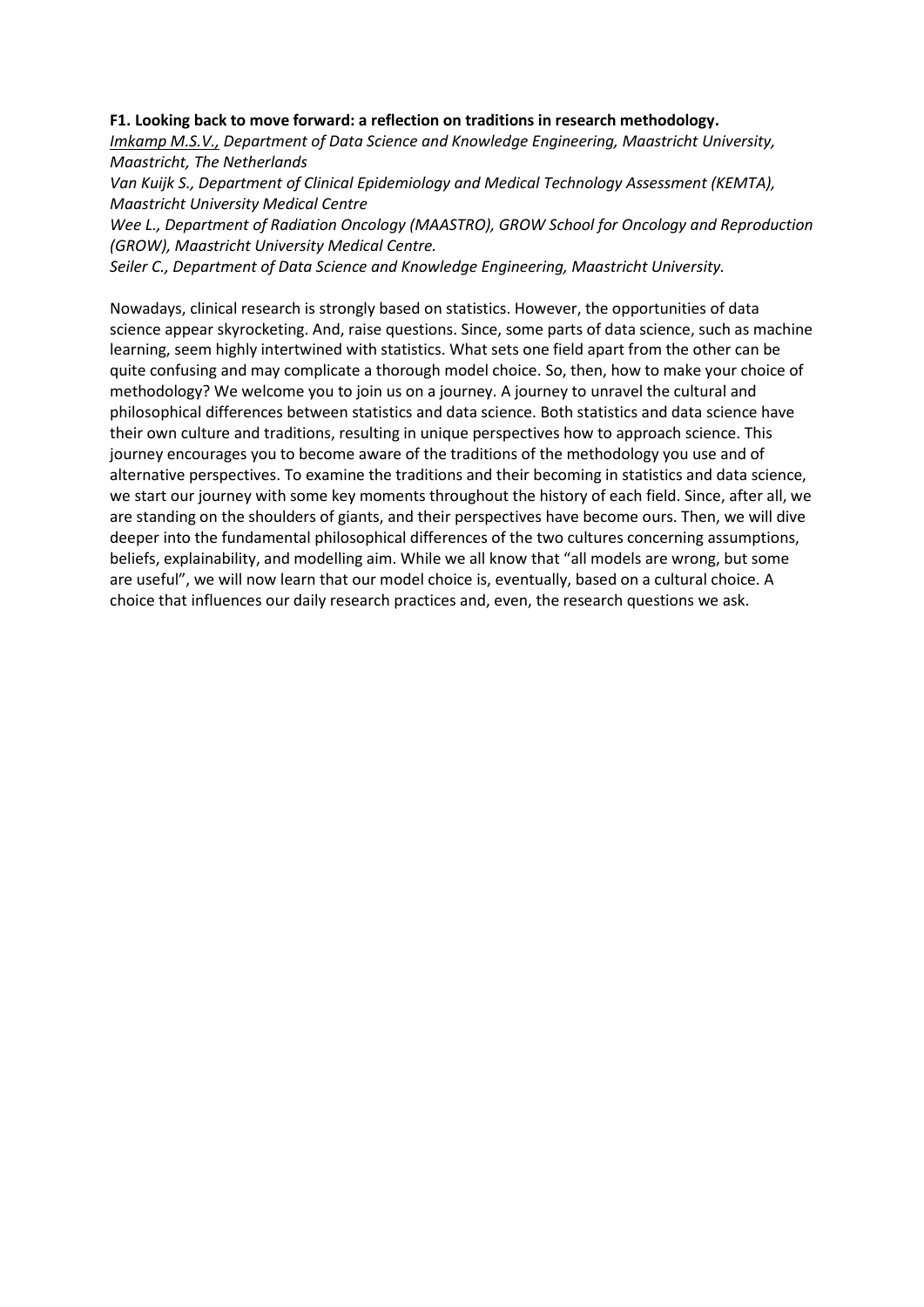## **F2. Propensity scores: a holy grail in epidemiological research?**

*van Maaren M.C., Netherlands Comprehensive Cancer Organisation (IKNL), Utrecht, the Netherlands / University of Twente, Utrecht, the Netherlands*

As epidemiologists we work a lot with observational data. We all know about confounding and we all know that we should correct for it. Many methods have been developed that allow us to properly correct for confounding. One of these methods concerns the use of propensity scores. The use of these scores sounds simple, but when is a propensity score good enough? There are multiple ways to include propensity scores in your analyses, including matching, inverse probability weighting, using it as a confounder in your model and propensity trimming can be performed. What are the advantages and disadvantages of each method, and when do you use them? In what cases is the use of propensity score analysis better dan conventional multivariable analysis?

In this session I will shortly introduce the relevance of observational research in the estimation of treatments or exposures on outcomes, and explain the concepts of confounding and selection bias – terms that are used interchangeably – to be able to better understand the purpose and effect of propensity score analysis. Subsequently I will guide you through the concepts of propensity score analysis, including a clear explanation of the abovementioned methods that are used to include propensity scores in analyses.

In the end, you will have a complete overview of the use of propensity score analysis, including its advantages and disadvantages, and you will know how and when to use it.

This session is relevant both for researchers who never worked with propensity scores as for researchers who already have experience with it, but are interested in more in-depth information on the concepts of propensity score analysis, including a comparison between different methods of analysis.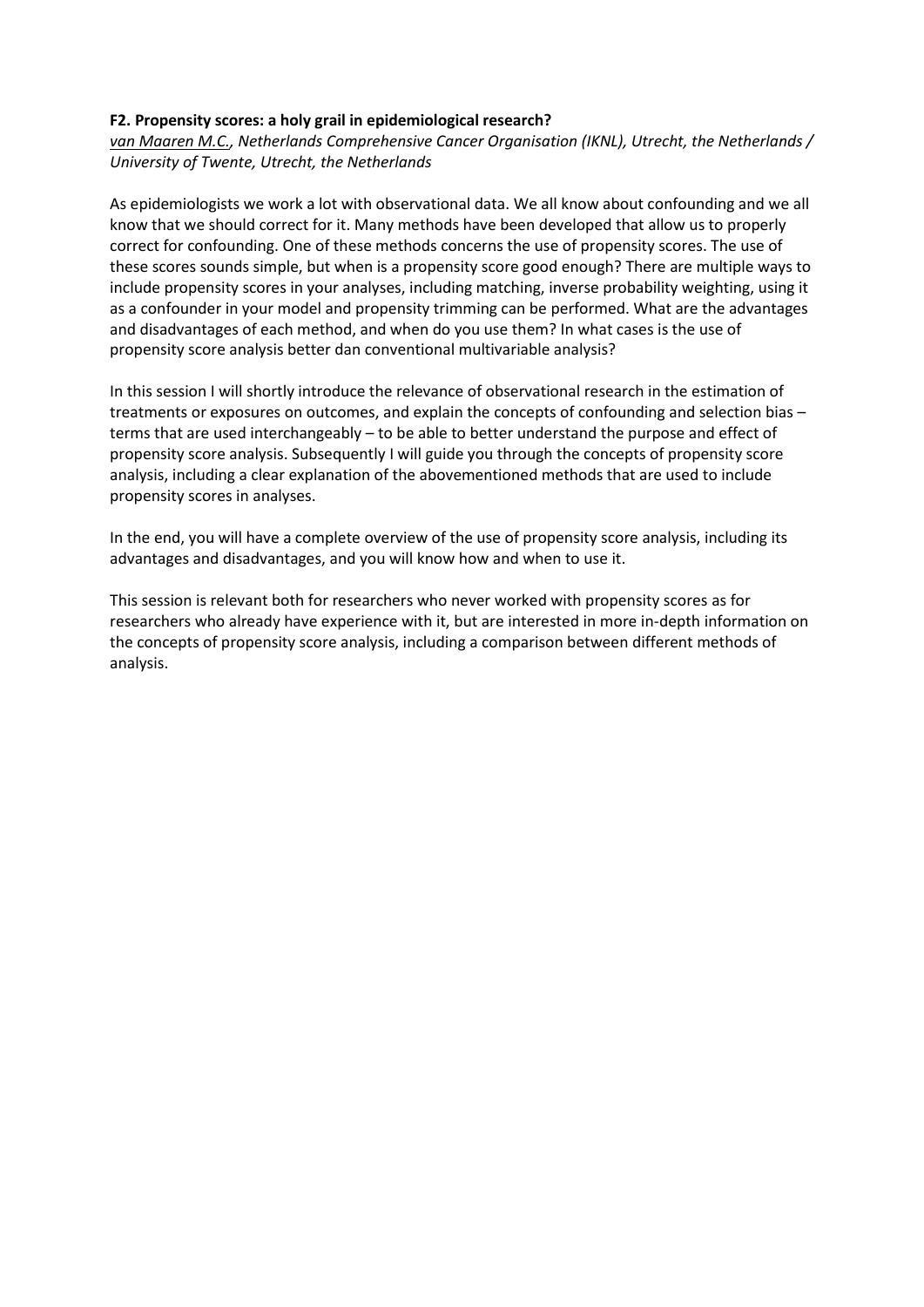## **F3. Post COVID-19 condition (PCC) epidemiology in a multi-island and low resource setting: Comparison of research methodologies between Caribbean and European Netherlands' long-COVID studies.**

*Berry D.S.F., RIVM, Utrecht, the Netherlands Dalhuisen T,, RIVM Marchena G., Publieke Gezondheid Bonaire Krijgsman A., Publieke Gezondheid Bonaire Tiemessen I., Mobilito Bonaire van der Maaden T., RIVM Geubbels E., RIVM Jaspers L., Publieke Gezondheid Bonaire*

Background: In May 2021, having just experienced a second wave of SARS-CoV-2 infections, epidemiologists and clinicians in Bonaire expressed the need for researching PCC epidemiology in the Caribbean Netherlands setting. As the health status and burden of chronic disease in the Caribbean Netherlands differ largely from the European Netherlands, it could not be assumed that what will be found through Dutch Long-COVID-studies would be similar in Bonaire, St. Eustatius and Saba (the BES islands), a group of overseas municipalities of the Dutch Kingdom. A retrospective cohort study was designed, aiming to answer urgent questions about PCC occurrence, predictors, healthcare use and needs of PCC patients while strengthening local capacity in setting up and conducting research on the BES islands. Concurrently, the RIVM set up a Long-COVID-study in the European Netherlands with similar research aims, predictors and outcomes. In this fringe session, we will contrast the process of developing the Caribbean and European Netherlands Long-COVID studies whilst finetuning methodology to locally available resources, capacity, and implementation amidst another (Omicron) wave of infections.

What we will be doing: During this 20-minute interactive session, we will take you on a Caribbean journey into the challenges faced while designing and implementing the study on the BES islands, and how these can be solved using creative strategies. We will compare these with solutions available in the European Netherlands. We will walk through each step of the study design and data collection process with the audience to explore alternative strategies to overcome methodological challenges.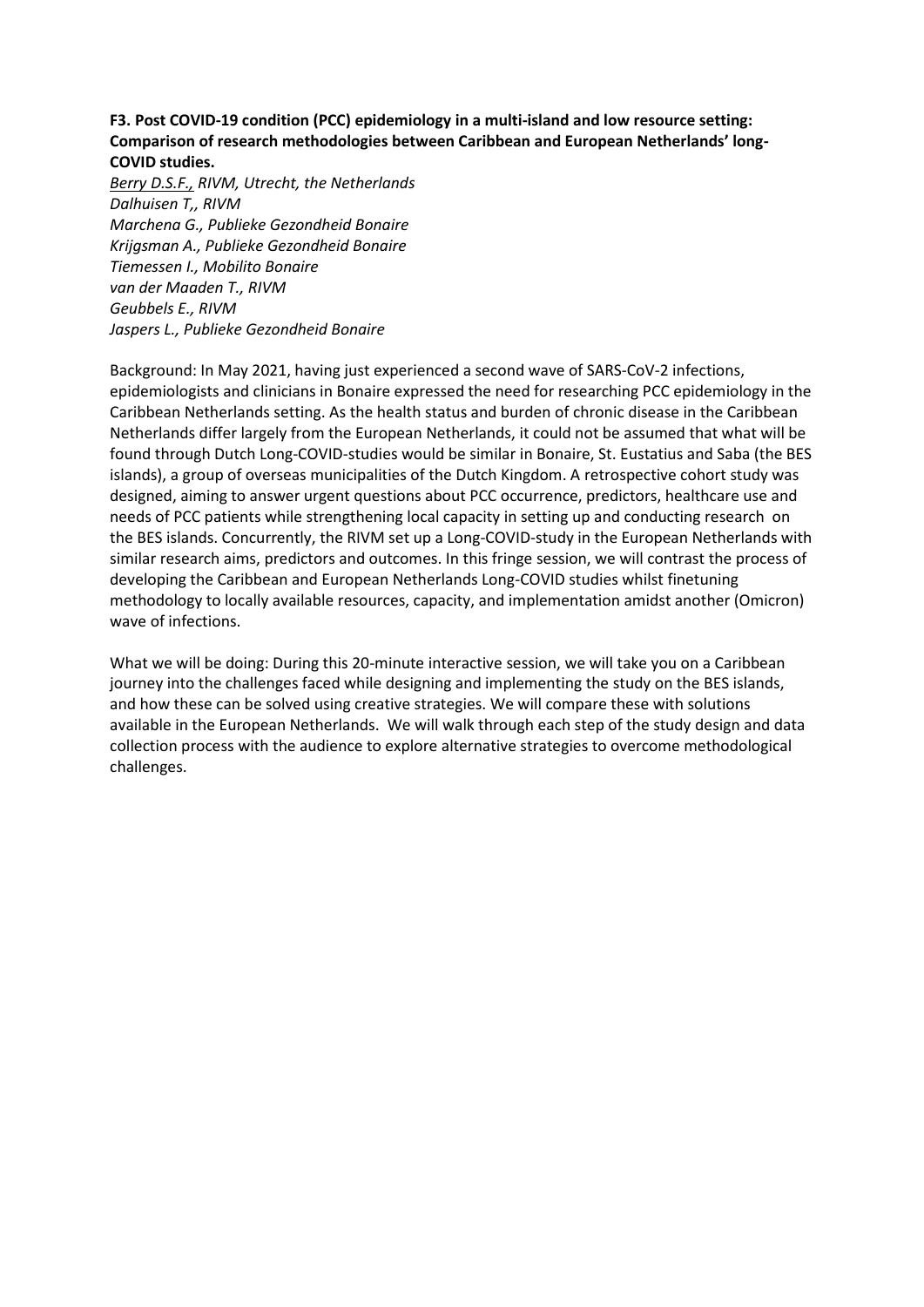## **F4. The art of rapid safety evaluation studies in the context of COVID-19 vaccines; balancing a need for speed with reliable and robust research.**

*Bots S.H., Division of Pharmacoepidemiology and Clinical Pharmacology, Utrecht Institute for Pharmaceutical Sciences, Utrecht University, The Netherlands*

*Riera-Arnau J., Department of Datascience & Biostatistics, Julius Center for Health Sciences and Primary Health, University Medical Center Utrecht, The Netherlands & Clinical Pharmacology Service, Vall d'Hebron Hospital Universitari, Vall d'Hebron Barcelona Hospital Campus, Universitat Autònoma de Barcelona, Barcelona, Spain* 

*Schultze A., Faculty of Epidemiology and Population Health, London School of Hygiene & Tropical Medicine, London, the United Kingodm*

*Messina D., Agenzia Regionale di Sanita', Florence Toscana, Italy* 

*Belitser S., Division of Pharmacoepidemiology and Clinical Pharmacology, Utrecht Institute for Pharmaceutical Sciences, Utrecht University, The Netherlands*

*Durán C.E., Department of Datascience & Biostatistics, Julius Center for Health Sciences and Primary Health. University Medical Center Utrecht, The Netherlands* 

*Alsina E., Department of Datascience & Biostatistics, Julius Center for Health Sciences and Primary Health. University Medical Center Utrecht, The Netherlands* 

*Douglas I. Faculty of Epidemiology and Population Health, London School of Hygiene & Tropical Medicine, London, the United Kingdom*

*Garcia P., Spanish Agency for Medicines and Medical Devices (AEMPS), Madrid, Spain Gini R., Agenzia Regionale di Sanita', Florence Toscana, Italy* 

*Herings R.M.C., PHARMO Institute for Drug Outcomes Research, Utrecht, the Netherlands Huerta C., Spanish Agency for Medicines and Medical Devices (AEMPS), Madrid, Spain Martín-Pérez M., Spanish Agency for Medicines and Medical Devices (AEMPS), Madrid, Spain Martin I., Department of Datascience & Biostatistics, Julius Center for Health Sciences and Primary Health. University Medical Center Utrecht, The Netherlands* 

*Overbeek J.A., PHARMO Institute for Drug Outcomes Research, Utrecht, the Netherlands Paoletti O., Agenzia Regionale di Sanita', Florence Toscana, Italy* 

*Souverein P., Division of Pharmacoepidemiology and Clinical Pharmacology, Utrecht Institute for Pharmaceutical Sciences, Utrecht University, The Netherlands*

*Swart K.M.A., PHARMO Institute for Drug Outcomes Research, Utrecht, the Netherlands Klungel O.H., Division of Pharmacoepidemiology and Clinical Pharmacology, Utrecht Institute for Pharmaceutical Sciences, Utrecht University, The Netherlands*

*Sturkenboom M.J.C.M., Department of Datascience & Biostatistics, Julius Center for Health Sciences and Primary Health. University Medical Center Utrecht, The Netherlands*

Knowledge about the safety of COVID-19 vaccines was limited to pre-licensure clinical trials at the time national vaccination programmes were initiated. Therefore, comprehensive surveillance of the real-world safety of these vaccines was essential to detect and rapidly evaluate any signals that warranted regulatory action. Due to the nature of post-marketing surveillance, vaccination roll-out and safety evaluation occur simultaneously. Consequently, any potential safety signal needs to be evaluated rapidly to inform regulatory agencies on post-approval benefit/risk assessment of vaccines. In short, time is of the essence. However, reliability is also key because findings will directly inform regulatory action. How to balance this need for speed with making sure findings are robust to bias, especially in a vaccination setting where such issues are likely to occur? And what about collecting sufficient events for meaningful analyses given the short timeframe? This fringe session will discuss these issues using work from the European Medicines Agency (EMA)-funded Covid Vaccine Monitoring project on myo- and pericarditis as a case study. In July 2021, myocarditis was raised as a potential adverse effect of mRNA-based COVID-19 vaccines, especially in younger men after the second dose. Combining real-world data from four European countries, we applied both a cohort and a nested self-controlled risk interval design to evaluate the effect of four EMA-approved COVID-19 vaccines on myo-/pericarditis risk. Only four months after the signal was first raised, we